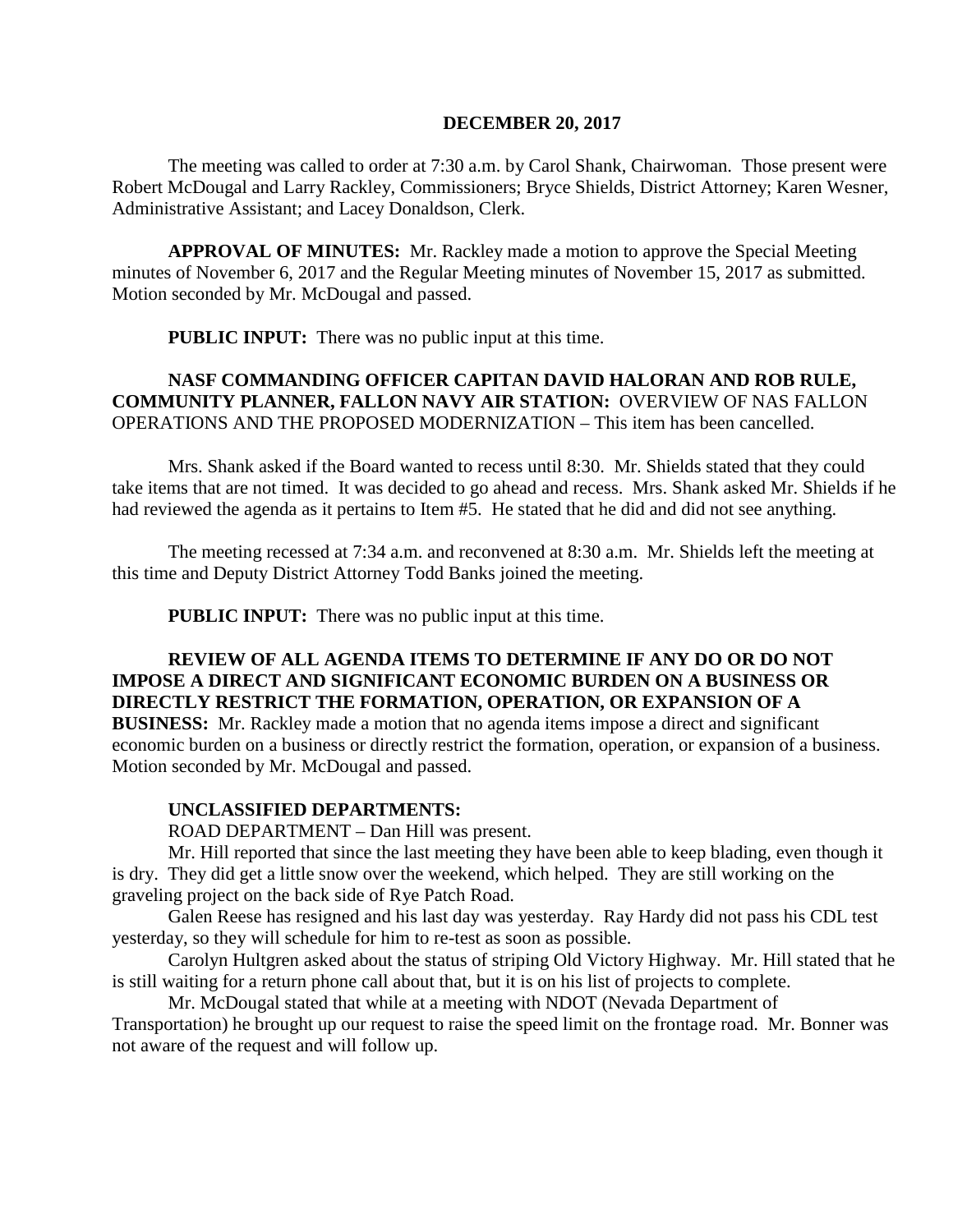LANDFILL / RECYCLING – Dan Hill was present.

Mr. Hill stated that the transfer sites were inspected on December  $6<sup>th</sup>$ . Hoss did not have Grass Valley cleaned up so we were written up for litter. We have until January  $19<sup>th</sup>$  to rectify any violations. Mr. McDougal stated that if Hoss doesn't clean it up he would like Mr. Hill to keep track of the County's labor and we will send them a bill.

Mr. Hill, Mr. Nielsen and Mr. Rackley will be meeting with NDEP (Nevada Division of Environmental Protection) on January  $9<sup>th</sup>$ .

SENIOR CENTER – Jordan McKinney was present.

Mrs. McKinney reported that they will be having their annual volunteer training today. It will cover basic food safety, elder abuse and daily food service. The Christmas Tree and Wreath Auction and Raffle is this Friday. They have some beautiful trees and wreaths this year. Breakfast at the Center this month will be on December 29<sup>th</sup>. Mrs. McKinney also reported that the Volunteer Board met yesterday and would like to discuss better methods to train the volunteers. They can't force them to attend, but the training is required. Mrs. McKinney stated that it would put a hardship on the program if they weren't allowed to continue volunteering. They discussed tailgate training in lieu of all day classes. Mrs. Shank stated that they are working on e-learning.

*Request to advertise/hire vacant Admin. Clerk I/Homebound Driver position:* Mr. Rackley made a motion to approve the advertisement and hiring to fill the vacant Administrative Clerk I/Homebound Driver position. Motion seconded by Mr. McDougal and passed.

Mrs. McKinney asked if she had to advertise in the newspaper as she advertised on Facebook. Mrs. Wesner stated that not everyone has access to Facebook. Mr. Banks stated that a newspaper advertisement is required by NRS. Mrs. McKinney will advertise in the newspaper and extend the deadline for submittal.

BUILDINGS AND GROUNDS – John Handka was present.

Mr. Handka reported that they have been doing some work on the sewer lines at the Jail. Mr. Handka had to call in two different contractors to get it fixed.

Mr. Handka also spoke with Michael Clay Construction on Monday regarding the work to be done in the Justice Court.

*Approval of quote to remove trees at 845 Cornell Avenue adjacent to the Law Enforcement Center:* A quote was received from Dan Knisley in the amount of \$4,500 - \$6,000. Another quote was received from M.D. Tree Surgery in the amount of \$2,500 - \$5,000. Mr. Handka was concerned about his budget. Mr. Rackley stated that it would be coming out of the budgeted amount for the new law enforcement center. Mr. McDougal asked if the quotes included stump removal. Mrs. Childs asked about proof of liability insurance. She does have the Certificate of Liability for M.D. Tree Surgery. Mrs. Shank asked what would happen with the wood. Mr. Handka stated it would be up to the contractor. Timeframes were discussed. Mr. McDougal felt that now was a good time.

Mr. McDougal made a motion to accept the bid from M.D. Tree Surgery to remove seven trees at 845 Cornell Avenue. Motion seconded by Mr. Rackley and passed.

There was discussion regarding the remodel in the Justice Court. Judge Stephens joined the conversation. Mr. Handka stated that he spoke with Michael Clay Construction regarding the issue with the walls and moisture. They felt that if the paint was scrapped down to the concrete there would no longer be an issue. There was also discussion about the trench. Mr. Handka asked what it is for. Judge Stephens stated that it is for the microphone lines. Judge Stephens stated that the lines currently lay across the floor and are a trip hazard. Wireless microphones are not an option. Mr. Handka feels there are other options. He believes cutting the concrete will create week spots. Mr. McDougal would like to look.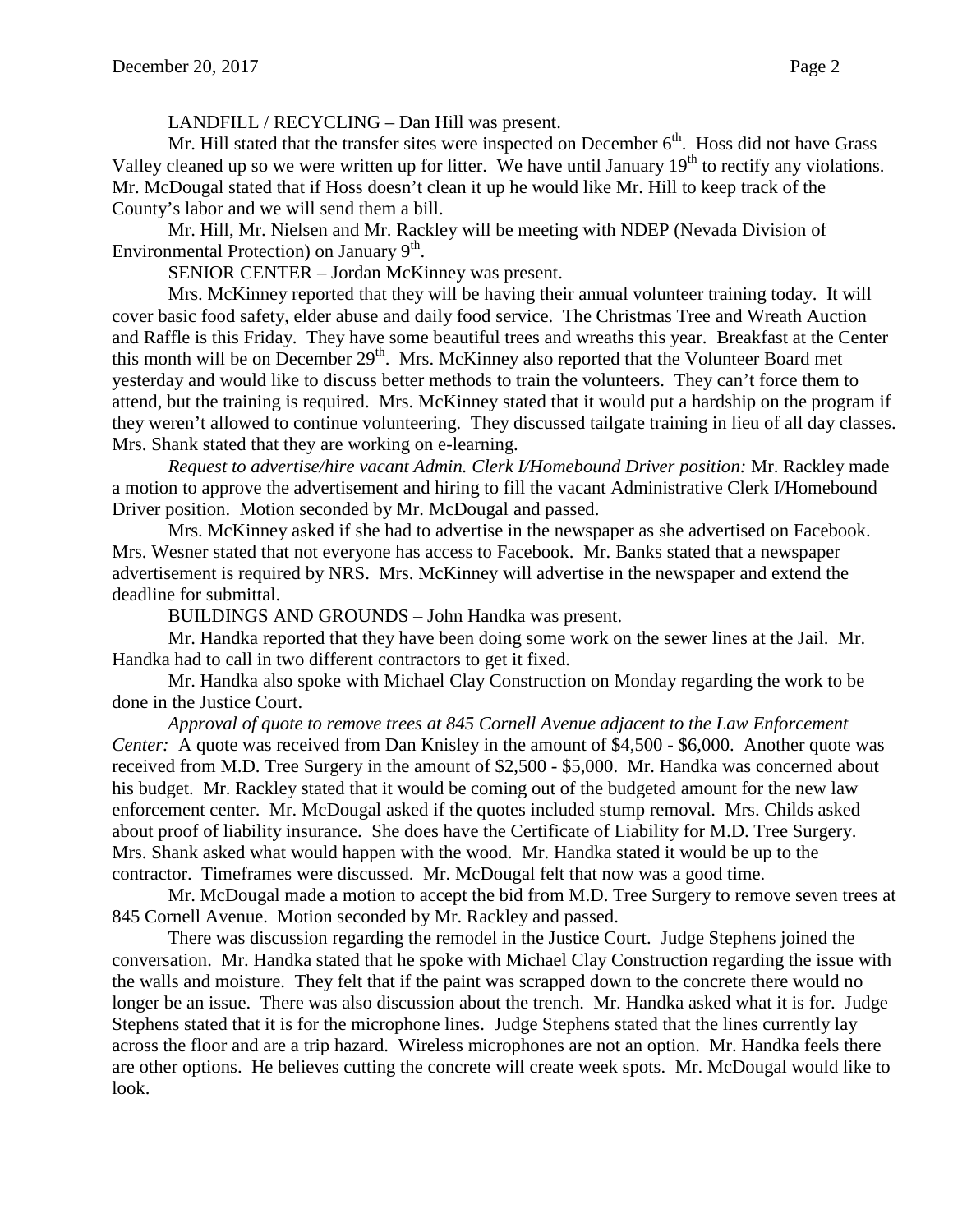The meeting recessed at 9:00 a.m. to look at the Justice Court space and then the preschool came in and sang Christmas carols. The meeting reconvened at 9:10 a.m.

Mr. Rackley didn't think the trench was an issue. Mr. McDougal stated that he wasn't concerned about the concrete, but didn't want to spend money on a trench if there is another option in terms of the technology. He would like Judge Stephens to work with Mr. Abbott to see if there is a viable wireless option for the microphones.

Mr. Handka gave the Board pictures of the stairs that were built for the new trailer at the Airport. The McKinney's have moved in. A fuel load will be delivered to the Airport this week and the prices will stay the same.

### **INFORMATION REGARDING PERSHING COUNTY PARTNERING WITH PERSHING COUNTY SCHOOL DISTRICT IN APPLYING FOR AN E-RATE GRANT FOR ENHANCED INTERNET SERVICES FOR THE LIBRARY FOR ONE TIME INSTALLATION FEE OF APPROXIMATELY \$4,000.00:** Superintendent Russell Fecht and Amanda Burrows, IT Specialist, were present from the School District. Justin Abbott, Pershing County IT was also present.

Mr. Fecht explained that the E-Rate Grant is a Federal program that helps schools and libraries with the costs of telecommunication and IT services. The School District has been pursuing various upgrades to their infrastructure. They applied for an E-Rate Grant last year in the amount of \$350,000 to upgrade the fiber optics from building to building. That application was not successful. This year they were fortunate enough to work with the Governor's office and were successful getting a grant to upgrade within their buildings, but still not between. The Governor's office has also offered assistance in writing the E-Rate Grant application. It was their recommendation to form a consortium with the Pershing County Library. Mr. Fecht stated that it is approximately 200 feet from the District Office to the back of the Library. They have run into a few snags, but seem to be on track now. Mrs. Burrows stated that she isn't sure about the cost as there are several options they can choose. She also stated that the Library could back out if the County's share increased and it wouldn't affect their application at that point.

Mr. McDougal made a motion to move forward with partnering with the Pershing County School District in applying for an E-Rate Grant for enhanced internet services for the Library for a one-time installation fee to be determined. Motion seconded by Mr. Rackley and passed.

**EXPLANATION OF CONTINUANCE OF \$.040 SCHOOL DEBT TAX:** Mrs. Shank stated that she was under the impression that the School Debt Rate would expire soon. When speaking with Mr. Fecht she was told that it had been extended, so she asked him to come speak to the Board. Mr. Fecht stated that he is not an expert in Bond issues, but the Bond was approved by a vote of the people in 2008. It was set to expire in November 2018; however, there was Legislation in 2015 that allowed Bonds to be rolled over for an additional 10 years. That statute is NRS 350.0201.

## **GRASS VALLEY ADVISORY BOARD:** Paul Schlehr was present.

Mr. Schlehr stated that approximately 20 people attended their last meeting. There was a question regarding Code Enforcement and what would be grandfathered in. They also asked about people living in RVs. Mr. McDougal stated that it is his understanding that it is not allowed. Mr. McDougal suggested giving the addresses to Fran Machado, the Code Enforcement Officer, so that she can look into it. Mr. Evans confirmed that it is not allowed. Their next meeting is January 29<sup>th</sup>.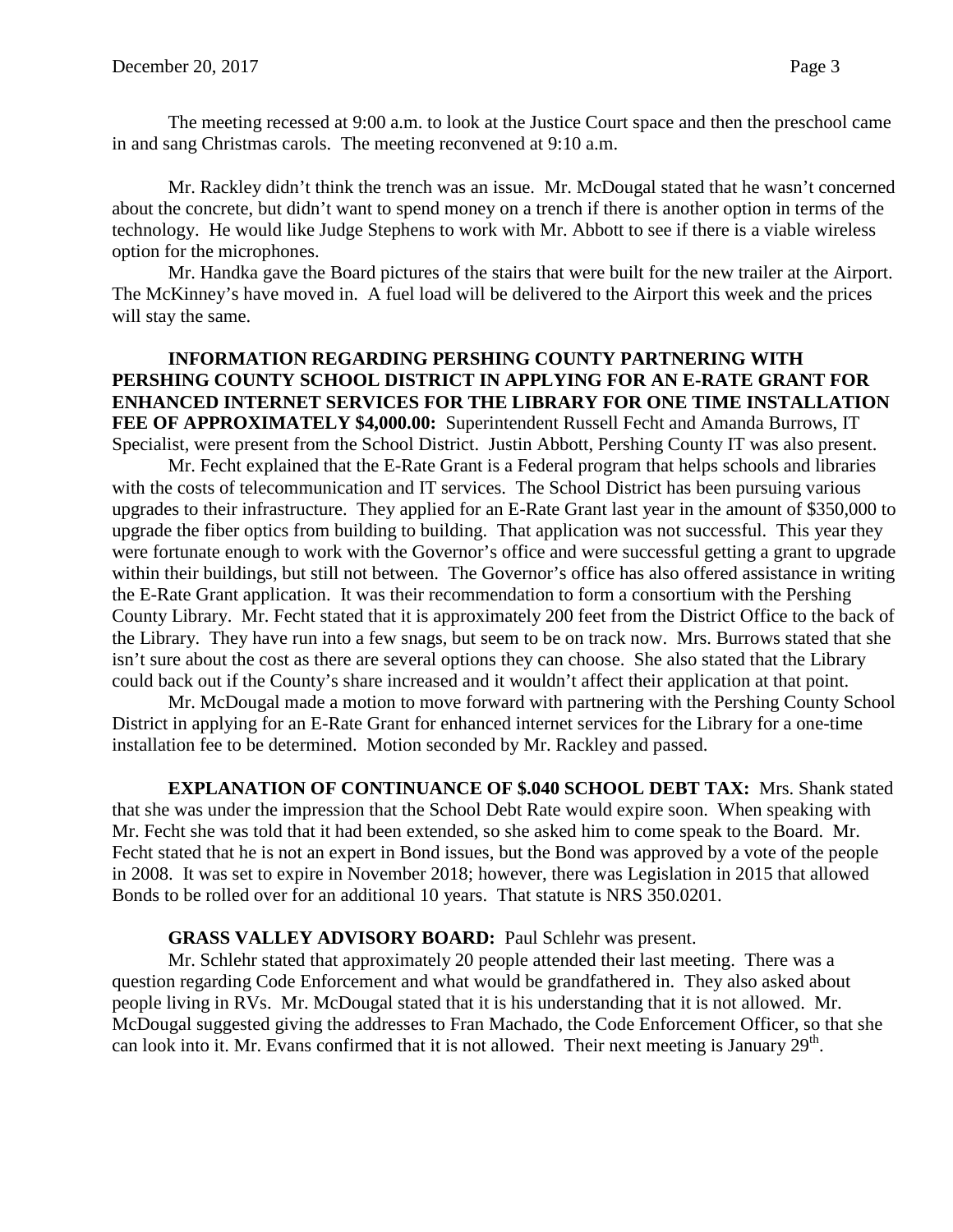PERSHING COUNTY FIRE/AMBULANCE DEPARTMENTS –

*AMBULANCE / LOVELOCK FIRE:* Chief Nathan Carmichael was present.

Chief Carmichael reported that they are in the middle of an EMT (Emergency Medical Technician) class. There are three members currently taking the class and two more members that just passed the test. The Roster is currently at 22 with 2 pending applications. One member will be retiring sometime in the new year. Chief Carmichael stated that they are still striving to meet the training requirements for EMT, Firefighter I, and the F Endorsements. Mrs. Shank stated that she thinks the County and City need to have a discussion regarding separating the Ambulance and Fire Services.

**SALARY RESOLUTION:** R. HARDY, ROAD DEPARTMENT – This Salary Resolution will be considered at a later date.

T. BANKS, DISTRICT ATTORNEY'S OFFICE – Mr. McDougal made a motion to approve the Salary Resolution for Todd Banks reclassifying him as a Deputy District Attorney effective October, 2017. Motion seconded by Mr. Rackley and passed.

# **ELECTED DEPARTMENTS:**

LACEY DONALDSON, CLERK-TREASURER – *Approval of corrections/changes to the tax Roll:* The Board reviewed a correction to EP Minerals, APN #003-321-02. Mrs. Cerini-Jones explained that when the Unsecured Account was transferred to the Real Roll a mistake was made and the Personal Property Value was put in as "new value". As the value is not new, an abatement is warranted. A credit of \$109,215.35 is owed.

Mr. Rackley made a motion to approve the correction to APN #003-321-02 as presented. Motion seconded by Mr. McDougal and passed.

LAURI CERINI-JONES, ASSESSOR – Mrs. Cerini-Jones stated that with help from Mr. Abbott she was able to get the Assessment Roll online. They are working on closing the tax roll and opening the new one. Mrs. Cerini-Jones stated that all her staff is taking some well-deserved time off. The next task will be preparing for the Board of Equalization.

The meeting recessed at 9:59 a.m. and reconvened at 10:00 a.m.

## PLANNING & BUILDING / IMLAY WATER: James Evans was present.

UPDATE – Mr. Evans stated that the office has slowed down due to the holidays, but they have had quite a few building permits. Mr. Rackley asked about the McDonald's remodel. Mr. Evans stated that since McDonald's is located in the City he doesn't have any information about it.

Mr. Evans also informed the Board that he, Mr. McDougal and Fran Machado went to Imlay to look at the Ice House. Mr. Evans stated that it is structurally sound, but it's not level. Some recommendations were made to alleviate the issue.

REQUEST FOR REVIEW AND APPROVAL OF A SUBSEQUENT PARCEL MAP APPLICATION ON APN 007-131-16 FOR ROBERT KENNERSON. THE APPLICANT IS PROPOSING THE DIVISION OF THE EXISTING PARCEL INTO (1) 41.35 +/- ACRE PARCEL, (1) 37.83 +/- ACRE PARCEL, (1) 18.00 +/- ACRE PARCEL. THE APPLICANT IS PROPOSING THIS DIVISION FOR POSSIBLE FUTURE INDUSTRIAL DEVELOPMENT. THE PARCEL IS ZONED INDUSTRIAL (I) AND LOCATED IN A PORTION OF SECTION 9, NORTH & WEST OF I-80 & 2 MILES SOUTH OF LOVELOCK (T26N, R31E, SECTION 9, M.D.B. & M.) IN PERSHING COUNTY, NV – Robert Kennerson was present.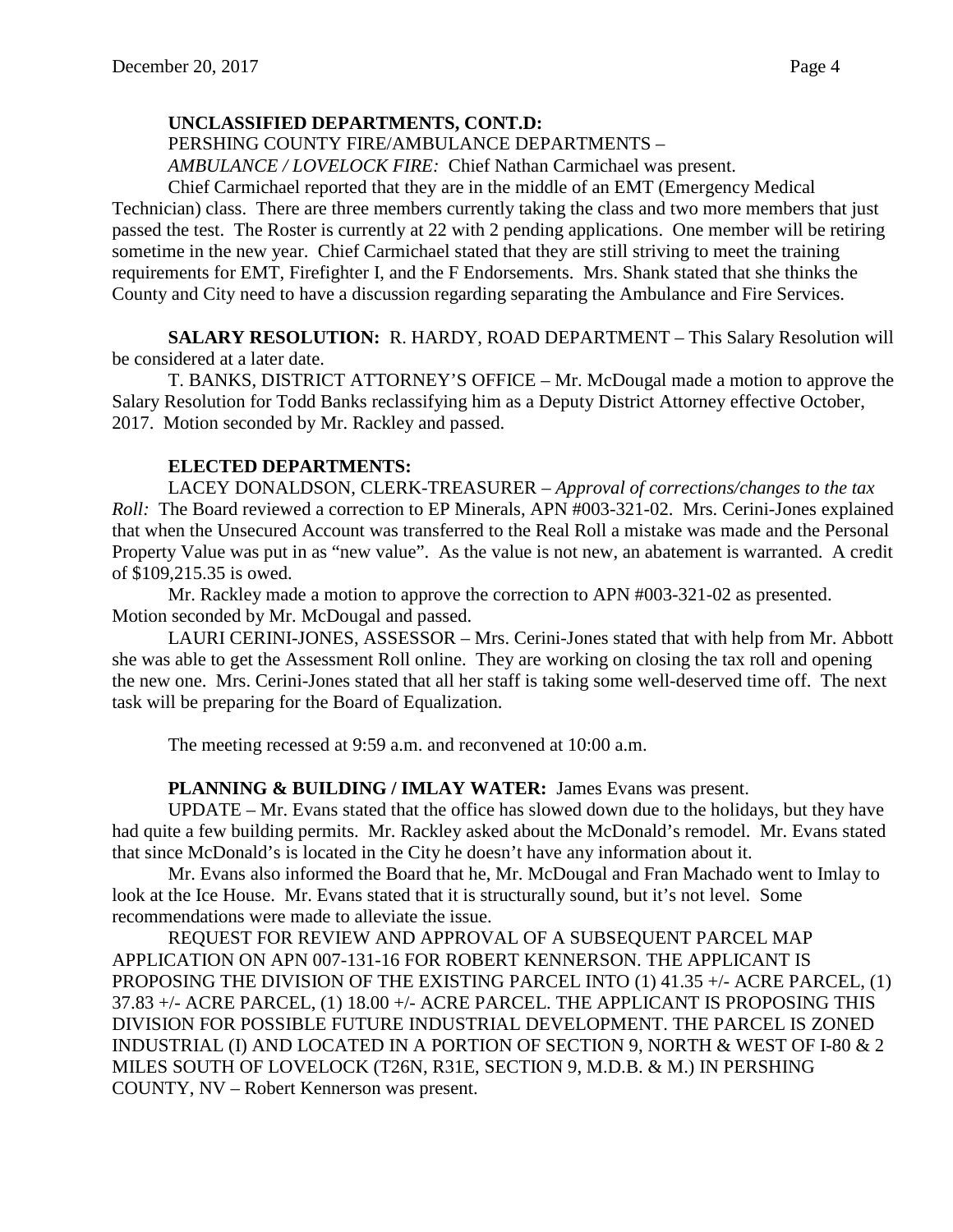Mr. Evans stated that this came before the Planning Commission on December  $6<sup>th</sup>$ . They voted 4-1 to recommend approval. Carl Clinger voted nay as he was concerned about water. Mr. McDougal stated that the water issue is a State issue.

Mr. Clinger stated that the application states that drinking water will be provided by wells and he doubts any water from a well would be drinkable. Mr. Evans stated that that question could be deleted from the form as there is nothing in code that says "drinking" water is required. Mr. McDougal stated that the County has no control over the water and doesn't warranty the quality.

Mr. McDougal made a motion to approve the subsequent parcel map application on APN #007- 131-16 for Robert Kennerson as recommended by the Planning Commission, noting the findings as referenced in PCDC 17.404.35 A-O. Motion seconded by Mr. Rackley and passed.

IMLAY WATER SYSTEM – STONEY BASIN, LLC, REQUEST REFUND ON INVOICE DATED 10/18/17 IN THE AMOUNT OF \$148.50 DUE TO WRONG AMOUNT OF WATER REPORTED FOR BILLING – Mr. Evans stated that they had to hunt these people down as he received a report that there was a Cashman truck taking water. Once they were found, Mr. Evans spoke with someone and clarified the amount they stated they used. After the bill was received, they disputed the amount used. The Board felt that since they didn't get prior permission to take the water and they initially verified the amount used, a refund isn't warranted.

Mr. Rackley made a motion to deny the request of Stoney Basin, LLC for a refund on an invoice dated 10/18/17 in the amount of \$148.50. Motion seconded by Mr. McDougal and passed.

Mr. Evans also informed the Board that he received the water test results back in early December, but he is awaiting clarification of those results from Nevada Rural Water.

Mrs. Shank asked if there was an update on the Water Resource Plan. Mr. McDougal stated that we should have a draft after the first of the year.

# **ELECTED DEPARTMENTS, CONT.D:**

RENE CHILDS, RECORDER-AUDITOR – Mrs. Childs stated that they are working on catching up on the scanning in the office. The budget cycle will start in January with forms going out to the department heads. Mrs. Childs also stated that she finally received the quote for the four servers she needs for the Tyler Technology programs, so she will have an item put on the next agenda for approval.

# **APPROVAL OF PERSHING COUNTY GOVERNMENT CREDIT CARD USE POLICY:**

Mrs. Childs stated that on page 4, item e., she had requested that vouchers be returned to her office within three business days. The policy reads five business days. Mrs. Childs stated that she would like it to stay at three days so they can audit them and produce the check. Mrs. Childs hand delivers it to the bank, but it is not credited to the accounts for another three days. Mrs. Childs stated that she was told that one of the department heads was concerned about being out of town and not being able to sign the voucher. Mrs. Child stated that every department has a designated signer if the department head is gone, or the voucher can be flagged for signature at a later date. The Board also had some questions about the last page of the document. The Board decided to send the policy back to the District Attorney's office for further review.

**WESTERN NEVADA DEVELOPMENT DISTRICT (WNDD):** WNDD COMPREHENSIVE ECONOMIC DEVELOPMENT STRATEGY INPUT FROM PERSHING COUNTY FROM PERSHING COUNTY COMMISSION AND OTHER DEPARTMENTS; PURPOSE OF THE WNDD COMPREHENSIVE ECONOMIC DEVELOPMENT STRATEGY; PERSHING COUNTY PROJECT/INITIATIVE LISTING TO BE INCLUDED IN THE WNDD CEDS; PERSHING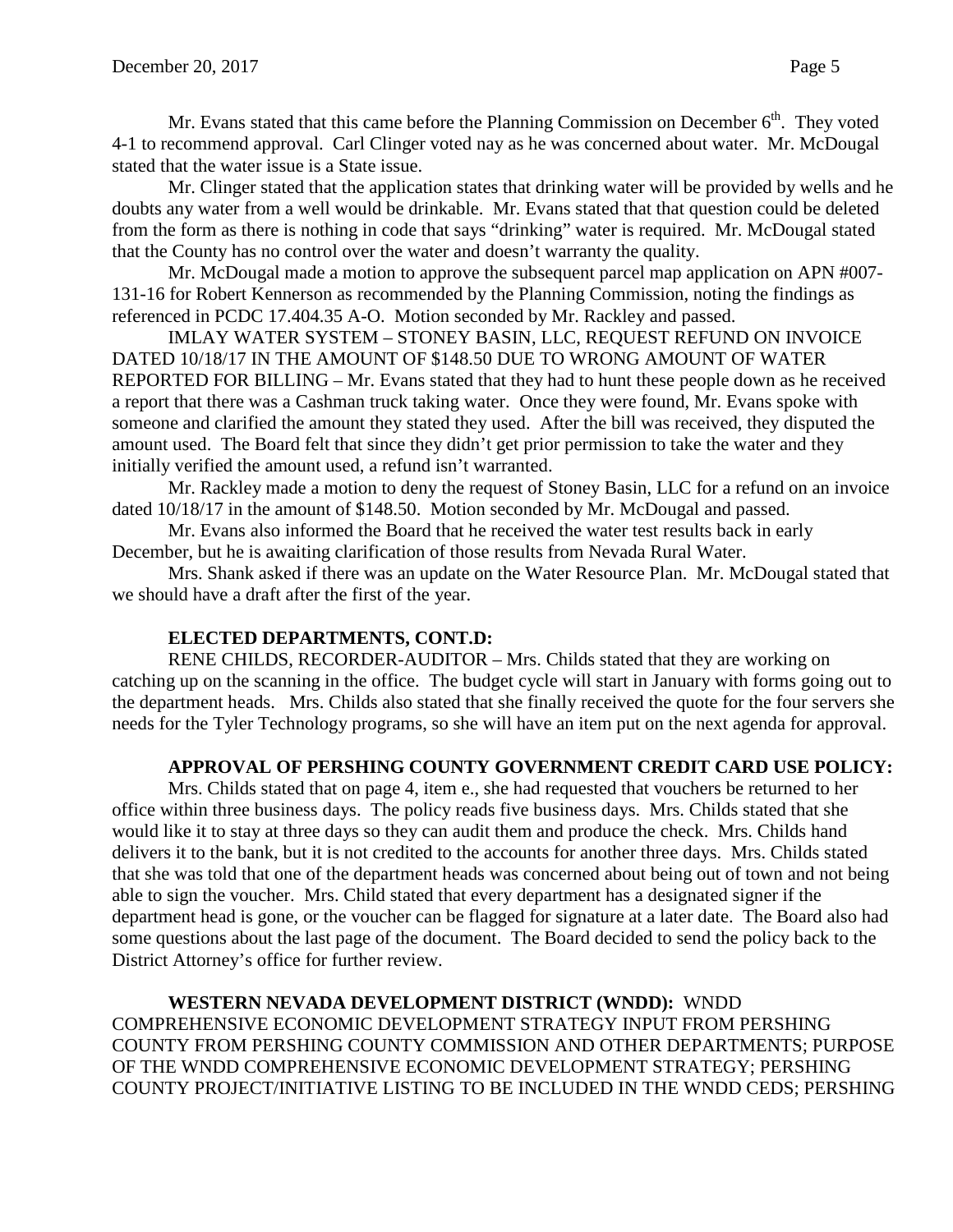## COUNTY COMMISSION AND DEPARTMENTS TO REVIEW PERSHING COUNTY CEDS PROJECT/INITIATIVE LISTING AND PROVIDE UPDATE TO WNDD NO LATER THAN JANUARY 31, 2018 – Ed Lawson, President, and Ron Radil, Executive Director, were present.

Mr. Radil stated that they are here to give an update on the Comprehensive Economic Development Strategy and get input from the Board. Mr. Radil spoke about the benefits of having a multi-jurisdictional plan. The USDA can award more points to projects included in multi-jurisdictional plans. The projects currently included for Pershing County are:

County Highway Improvements, new law enforcement center, Community Center roof repairs, update County camera systems, refurbishing County properties in Imlay, flooring replacement in County Administrative Building, upgrades at Museum, Courthouse structural issues and exterior renovations, clock tower repair, Imlay fuel pump system, Grass Valley Fire Station expansion, Unionville Park upgrades, resurfacing County parking lots, development of youth center, Main Street redevelopment, and replacement program for Sheriff's vehicles.

Mr. Radil stated that they need any additions to the list by January  $30<sup>th</sup>$ . Mrs. Shank stated that Mrs. Wesner could send a memo to the department heads asking for ideas.

**UPDATE ON PROGRESS OF SITE LOCATION, DESIGN, FUNDING, AMENITIES, AND CONSTRUCTION OF POTENTIAL NEW LAW ENFORCEMENT CENTER:**  APPROVAL OF AGREEMENT BETWEEN PERSHING COUNTY AND LOMBARD-CONRAD ARCHITECTS-NEVADA, LTD. FOR ARCHITECTURE AND DESIGN SERVICES RELATED TO THE PROPOSED PERSHING COUNTY LAW ENFORCEMENT CENTER – Mr. McDougal asked if this has been reviewed by the District Attorney's office. Mr. Rackley stated that it has and the requested changes were made. The fees were discussed.

Mr. McDougal made a motion to approve the agreement between Pershing County and Lomard-Conrad Architects – Nevada, LTD for architecture and design services related to the Pershing County Law Enforcement Center. Motion seconded by Mr. Rackley and passed.

**PROCLAMATIONS AND AWARDS:** There were no Proclamations or Awards considered.

# **BOARD APPOINTMENTS, RESIGNATIONS, VACANCIES:** 911 SURCHARGE

ADVISORY COMMITTEE – A letter of interest was received from Nathan Carmichael.

Mr. Rackley made a motion to appoint Nathan Carmichael to the 911 Surcharge Advisory Committee with a term expiring December 31, 2019. Motion seconded by Mr. McDougal and passed.

ECONOMIC DEVELOPMENT/COMMUNITY CENTER BOARD – Letters were received from Ted Bendure, Michael Springfield and Katie Sgouromitis. The Board would like a letter sent to Ms. Sgouromitis encouraging her to still attend the meetings.

Mr. McDougal made a motion to reappoint Ted Bendure and Michael Springfield to the Economic Development/Community Center Board with terms expiring December 31, 2021. Motion seconded by Mr. Rackley and passed.

TV ADVISORY BOARD – A letter was received from Shelly Nee.

Mr. McDougal made a motion to reappoint Shelly Nee to the TV Advisory Board with a term expiring January 1, 2020. Motion seconded by Mr. Rackley and passed.

SENIOR CENTER ADVISORY BOARD – A letter was received from Judy Osmun asking to be reappointed.

Mr. Rackley made a motion to reappoint Judy Osmun to the Senior Center Advisory Board with a term expiring January 1, 2021. Motion seconded by Mr. McDougal and passed.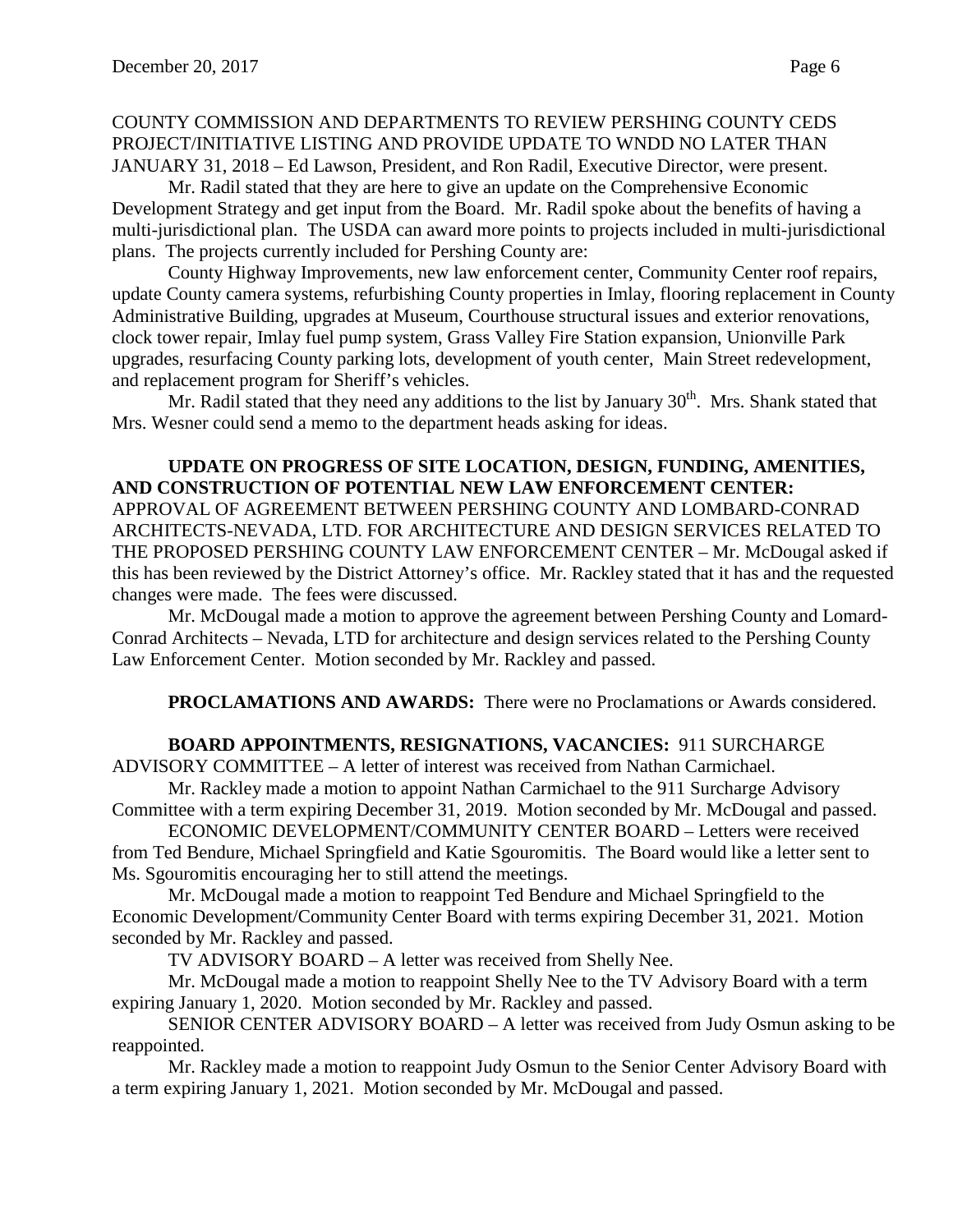Mr. McDougal made a motion to reappoint Glenn Rose and Dale Talcott to the Cemetery Board with terms expiring January 1, 2020. Motion seconded by Mr. Rackley and passed.

**UNIONVILLE CEMETERY R & PP (RECREATION & PUBLIC PURPOSES) LAND SALE, N-60081, STATEMENT OF WORK AND REVIEW FOR COMMENTS:** Mr. McDougal made a motion to approve the Unionville Cemetery R & PP Land Sale, N-60081, Statement of Work without comment. Motion seconded by Mr. Rackley and passed.

**CORRESPONDENCE:** There was no additional correspondence discussed.

**APPROVAL OF ANNUAL SPECIAL ASSESSMENT ON ALL TAXABLE PROPERTY WITHIN THE CONFINES OF THE BUENA VISTA GROUNDWATER BASIN FOR THE FISCAL YEAR JULY 1, 2018 TO JUNE 30, 2019 AND APPROVAL OF ANNUAL SPECIAL ASSESSMENT ON ALL TAXABLE PROPERTY WITHIN THE CONFINES OF THE DESERT VALLEY GROUNDWATER BASIN FOR THE FISCAL YEAR JULY 1, 2018 TO JUNE 30, 2019:** Mr. Rackley made a motion to approve the annual special assessments for the Buena Vista Groundwater Basin and the Desert Valley Groundwater Basin for Fiscal Year July 1, 2018 to June 30, 2019 as submitted. Motion seconded by Mr. McDougal and passed.

**APPROVAL TO WRITE A LETTER OF SUPPORT FOR SAVE RURAL HOSPITALS ACT (HR2957):** Mr. McDougal made a motion to approve writing a letter in support of HR2957, The Save Rural Hospitals Act. Motion seconded by Mr. Rackley and passed.

**REPORT FROM LEGAL COUNSEL:** Mr. Banks did not have anything to report.

**REPORT FROM ADMINISTRATIVE ASSISTANT:** Mrs. Wesner did not have anything to report.

**UPDATE ON THE PERSHING COUNTY ECONOMIC DEVELOPMENT AND CONSERVATION ACT:** Mr. McDougal spoke with Andrew in Dean Heller's office and they don't see anything happening before Christmas. It should be up for discussion by March.

#### **EIDE-BAILLY, PRESENTATION OF THE FY2017 AUDIT REPORT AND APPROVAL AND ACCEPTANCE OF THE FY2017 AUDIT REPORT:** Felicia O'Carroll and Pam Truss were present.

Ms. O'Carroll stated that Pershing County received an unmodified opinion for the financial statements for the year ended June 30, 2017. This is the highest level of opinion given. She also gave an overview of the County's financial statements. The assets of Pershing County exceeded its liabilities at the close of the fiscal year by \$11,766,872. The County's total net position decreased by \$233,308. The County's ending fund balances also decreased by \$690,734 in comparison with the prior year. The County's total debt decreased by \$80,796. Other postemployment benefits increased by \$145,520 over the prior year.

The County did not have any violations of NRS (Nevada Revised Statutes) or NAC (Nevada Administrative Code). There was a finding in regards to the WIC (Women, Infants, and Children) grant.